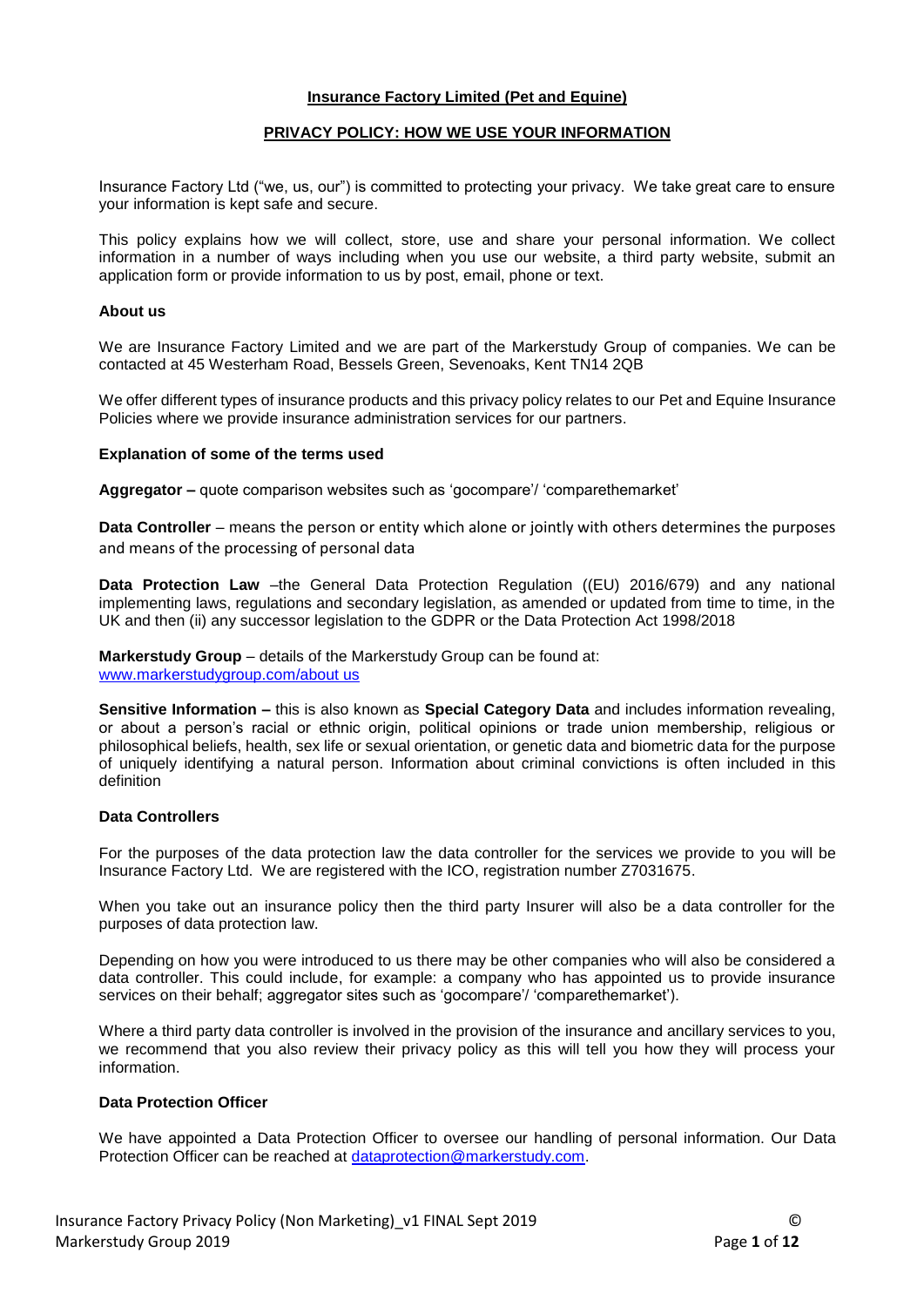# **Who do we collect information about?**

We collect information about the following types of individuals:

- Previous, current and prospective customers/policyholders
- Person's authorised to speak to us on behalf of a customer or policy holder
- Third party claimants
- Witnesses to incidents
- Experts instructed in relation to claims
- Users of the Markerstudy group websites
- Business Partners

## **When do we collect information about you?**

We collect information about you:

- From our clients as part of our services to them
- When we are providing you with a quotation when you apply for amend or renew a policy
- On a claim under a policy
- When you contact us (by phone, email, through our website or otherwise) such as to update or check your details, complete surveys, provide feedback, fill in forms, participate in competitions or complete applications for insurance policies or other goods/services
- When you register to use our website, subscribe to our services, search for a product, place an order on our website, participate in discussion boards or other social media functions on our website, leave any query or correspondence on our website, enter a competition, promotion or survey or when you report a problem with our website or any other activity undertaken with the Markerstudy group
- From third party databases (for example fraud check)
- When you contact us to make a complaint
- From third parties who are involved with the quote or renewal journey, for example an aggregator site

## **What information do we collect about you?**

The personal information that we collect will depend on your relationship with us. We will collect different information depending on whether you are a policyholder, website user, claimant, witness, expert or other third party.

Please note, in certain circumstances we may request and/or receive sensitive personal information about you. For example we may need access to health records for the purposes of processing claims, or for preventing, detecting and investigating fraud.

If you provide personal information to us about other individuals you agree: (a) to inform the individual about the content of this Privacy Policy; and (b) to obtain any consent where we indicate that it is required for the processing of that individual's personal data in accordance with this Privacy Policy. Please see below for detailed information regarding the types of personal information we are likely to collect and use about you.

## *Personal Information:*

- General information such as your name, address, date of birth, email address and phone number
- Details of previous policies or quotes between you and us
- Financial information such as payment card or bank account information and information which is pertinent to the administration of the quote, policy or claim
- Photograph, mobile phone, video footage or CCTV
- Details about you and your personal circumstances where this is appropriate in the administration of your quote, policy or claim for example information to allow us to identify a potentially vulnerable customer as well as other information you (or a third party) may provide to us as part of the quote, policy and /or claim administration processes whether through phone, email, letter, or via a website, App, social media or online chat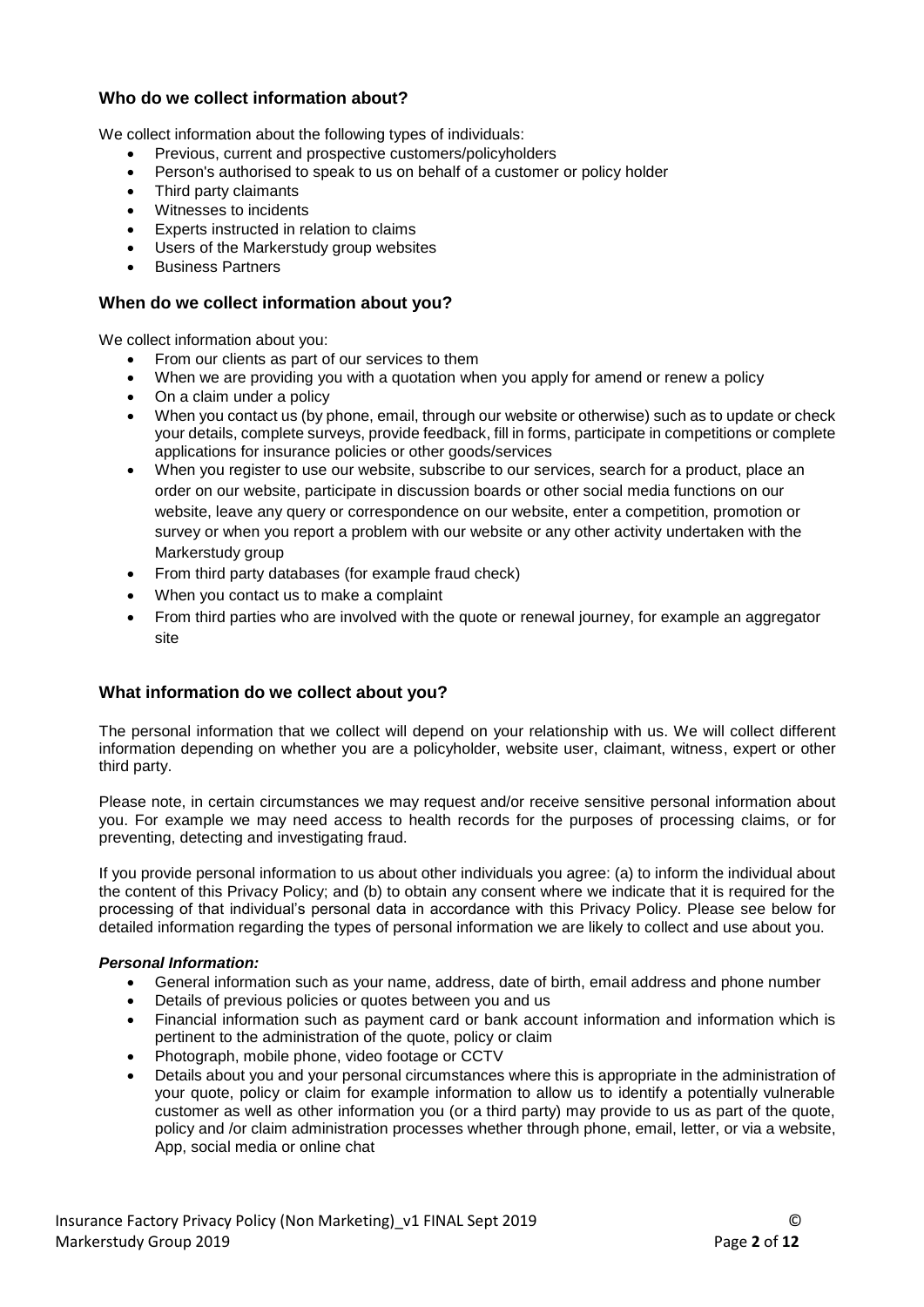- We may collect information when you use our website including data that allows us to monitor your preferences and how you use our website. This helps us to organise our website content in order to improve your experience. The information we collect includes:
	- o details of transactions you carry out through our website
	- $\circ$  information that you provide by filling in forms on our website even if those forms are not submitted
	- $\circ$  technical information, including the Internet protocol (IP) address used to connect your device to the Internet, your login information, browser type and version, time zone setting, browser plug-in types and versions, operating system and platform
	- o information about your visit, including the full Uniform Resource Locators (URL) clickstream to, through and from our website (including date and time)
	- o products you viewed or searched for, page response times, download errors, length of visits to certain pages, page interaction information (such as scrolling, clicks, and mouse-overs), and methods used to browse away from the page
- We may use cookies to collect information about how our website is used. Please see our cookies policy for more information about our use of cookies

# *Special Category (sensitive) Personal Information and Criminal Personal Information:*

 Details about your health but only if this information is pertinent to (i) a claim (for example to establish the quantum of damages sought and potentially recoverable under the policy) and (ii) our fraud prevention investigations

Other than as noted above, we do not actively request details about sensitive personal information including criminal personal information. However it may be recorded if it is provided by you (or a third party) as part of the quote for service and /or claim administration process whether through phone, email, letter, or via a website, PDA, social media or online chat.

# **How do we collect your information?**

We collect personal information from a number of different sources including:

- Directly from you or from someone else on your behalf by website, phone, email, SMS, on line chat and paper documents.
- From our records
- From other companies within the Markerstudy Group.
- From third parties (including aggregators, insurance companies, business partners, suppliers, payment and delivery services, third party claimants under a policy, medical representatives in the event of a claim, advertising networks, analytics providers and credit reference agencies).
- From other resources, for example, risk assessment models, pricing data, statistics and other information from public databases, websites and other sources, including aggregator websites.
- Other publically available sources, including ,but not limited to, Google Earth and social media
- Via insurance industry fraud prevention and detection databases, as well as sanctions screening tools.

# **What are the purposes for which information about you is used?**

We may process your information for a number of different purposes. For each purpose we must have a legal ground for such processing. When the information that we process is classed as special category or sensitive personal information, we must have an additional legal ground for such processing.

Whether you provide us with the information, or we collect information from you or we are provided with information from other sources, we may use this information:

## **a) To evaluate your insurance application and provide (and follow up) a quote**

## *Legal grounds:*

- Our having an appropriate business need to use your information to provide insurance, which does not overly prejudice you.
- Our providing your insurance contract.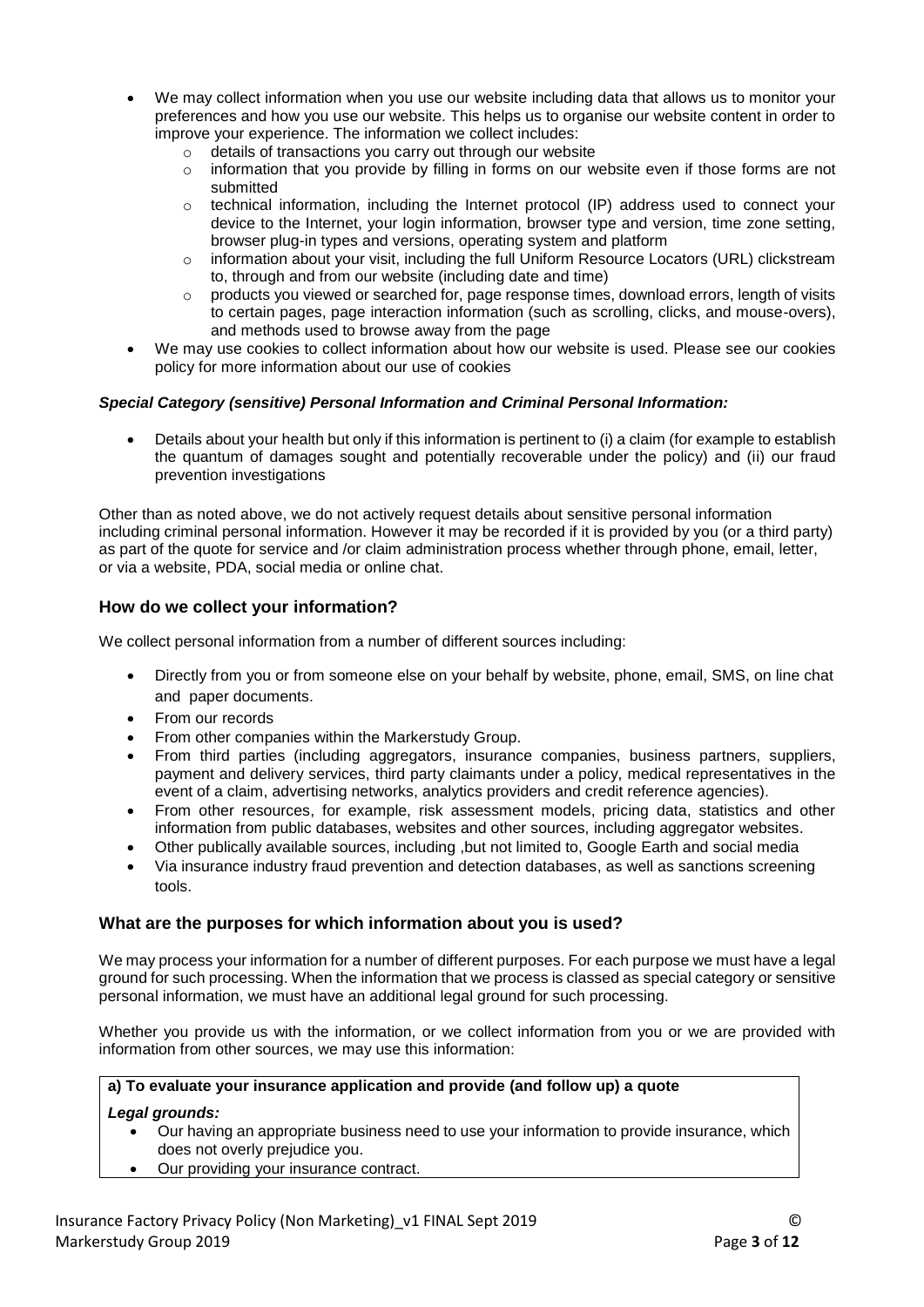**b) To set you up as a policyholder including carrying out fraud, credit and anti-money laundering checks**

### *Legal grounds:*

 To carry out our obligations arising from any insurance contract entered into between you and us

**c) To evaluate your application and ability to pay for your policy by instalments (if applicable)** 

### *Legal ground:*

such use is necessary in order to provide your insurance policy

### **d) To provide and manage your insurance policy and to provide you with a renewal quote when your policy is due to expire**

### *Legal grounds:*

- Our having an appropriate business need to use your information to provide insurance which does not overly prejudice you.
- Our providing your insurance contract.

**e) To provide and manage your claim (whether we are your insurers, we are acting for your insurer or whether you are a third party making a claim against us or a third party insurer for whom we act)**

### *Legal grounds:*

- Our having an appropriate business need to use your information to manage an insurance contract and claim which does not overly prejudice you.
- Our providing an insurance contract.

## *Additional legal ground for sensitive personal information:*

- the use of this information is necessary for the purpose of carrying on insurance business as permitted by Data Protection Law
- The use is necessary for reasons of substantial public interest in preventing or detecting unlawful acts
- The use is necessary in order for us to establish, exercise or defend our legal rights

## **f) Communicating with you and resolving any complaints that you might have**

#### *Legal grounds:*

- Our providing your insurance contract
- Our having an appropriate business need to use your information to manage and respond to complaints which does not overly prejudice you

#### *Additional legal ground for sensitive personal information:*

- the use of this information is necessary for the purpose of carrying on insurance business as permitted by Data Protection Law
- The use is necessary in order for us to establish, exercise or defend our legal rights

**g) To transfer to third parties for the purpose of providing you with the services required under the insurance contract or other services which you have elected to receive from us in connection with the insurance contract.** 

#### *Legal grounds:*

- Our providing the insurance contract
- Our providing other contracted services

**h) To transfer to third parties where you have elected to enter into a contract with that third party for separate services.**

## *Legal grounds:*

 You have provided your explicit consent to allow us to provide the third party with your details to enable you to enter into a contract with that third party.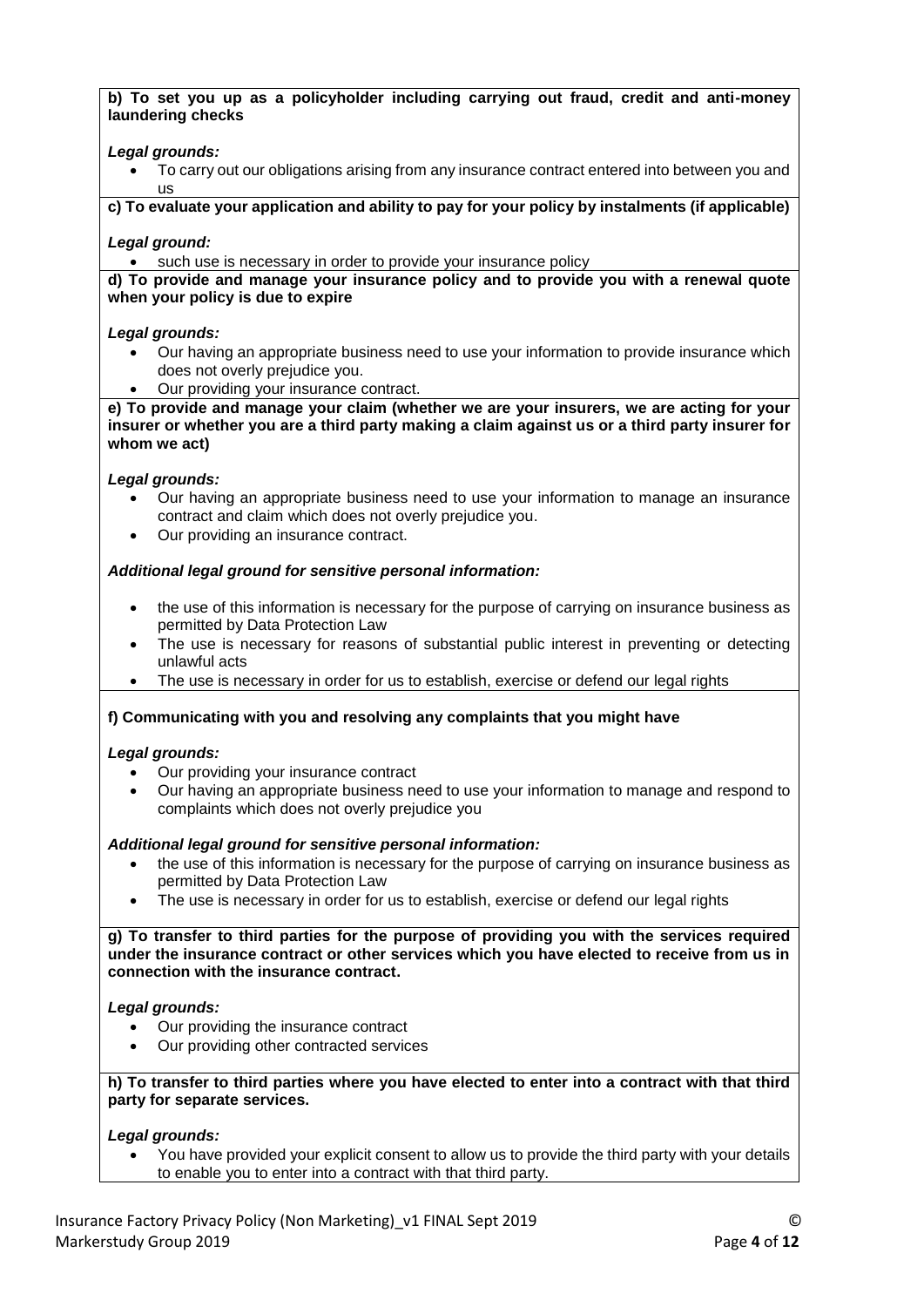**i) Prevention and detection of and investigating and prosecuting fraud. This might include sharing your personal information with third parties such as the police, and other insurance and financial services providers.**

# *Legal grounds:*

- Our providing your insurance contract
- Our having an appropriate business need to use your information to ensure fraud is detected which does not overly prejudice you

# *Additional legal ground for sensitive personal information:*

- the use of this information is necessary for the purpose of carrying on insurance business as permitted by Data Protection Law
- The use is necessary for reasons of substantial public interest in preventing or detecting unlawful acts

## **j) Complying with our legal or regulatory obligations**

# *Legal grounds:*

• The use is necessary in order for us to comply with our legal obligations

# *Additional legal ground for sensitive personal information:*

- the use of this information is necessary for the purpose of carrying on insurance business as permitted by Data Protection Law
- The use is necessary in order for us to establish, exercise or defend our legal rights

# **k) Recover outstanding payments**

# *Legal grounds:*

 Our having an appropriate business need to use your information in order to recover debts which does not overly prejudice you

# *Additional legal ground for sensitive personal information:*

• The use is necessary in order for us to establish, exercise or defend our legal rights

## **l) To improve our customer service**

## *Legal grounds:*

 Our having an appropriate business need to use your information in the improvement of our customer service which does not overly prejudice you

**m) To provide data analysis in order to assist us with the pricing of our products and detect market trends.**

## *Legal grounds:*

 Our having an appropriate business need to use your information which does not overly prejudice you.

n**) To personalise your repeat visits to our website and to improve our website, including as part of our efforts to keep our website safe and secure**

## *Legal grounds:*

 Our having an appropriate business need to use your information which does not overly prejudice you.

**o) To notify you about changes to our services or products and /or to send you our newsletters or service bulletins to keep you up to date and informed**

## *Legal grounds:*

 Our having an appropriate business need to use your information to keep our customers up to date with changes to our products or services (or related topics) which does not overly prejudice you.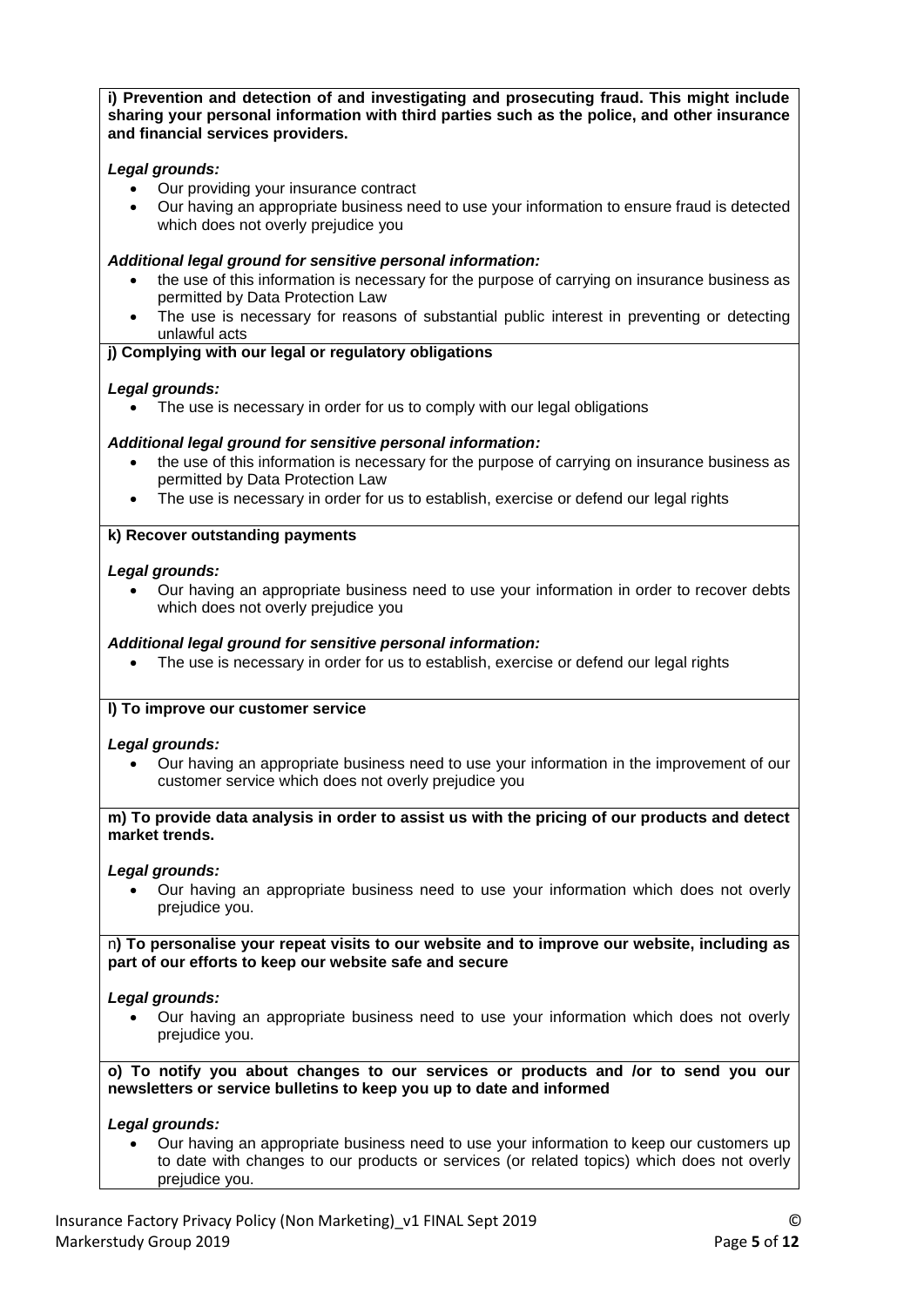### p**) To administer our websites and for internal operations, including troubleshooting, data analysis, testing, research, statistical and survey purposes**

# *Legal grounds:*

 Our having an appropriate business need to use your information to maintain our websites which does not overly prejudice you.

## **q) To allow you to participate in interactive features of our services / website**

# *Legal grounds:*

 Our having an appropriate business need to use your information to offer an interactive website for customers which does not overly prejudice you.

### **r) To transfer within the Markerstudy Group or to third parties for the purpose of conducting internet analytics.**

## *Legal grounds:*

 Our having an appropriate business need to use your information to maintain our websites and undertake website analytics which does not overly prejudice you.

**s) For analytical purposes and to improve our products and services. Where possible, we will anonymise such information**

### **Legal grounds:**

 we have a legitimate business need to use your personal information for services improvement

**t) Providing improved quality, training and security (for example, with respect to recorded or monitored phone calls to our contact numbers); technology may include voice analytics**

## *Legal grounds:*

we have a legitimate business need to provide secure and quality services

## *Additional legal ground for sensitive personal information:*

 the use of this information is necessary for the purpose of carrying on insurance business as permitted by Data Protection Law

## **Who do we share the information we collect about you with?**

## *Sharing within our Markerstudy Group*

We may share your information within the Markerstudy Group for the following reasons:

- To obtain a quote or a renewal premium
- To administer and manage the insurance contract (including where we act as an administrator for a Group company or the group insurance managing agent)
- To provide you with services required as part of insurance contract for example Bereavement Service
- To provide data analysis in order to assist us with the pricing of our products and detect market trends
- Where you have given your explicit consent, for marketing purposes
- To administer our websites and for internal operations, including troubleshooting, data analysis, testing, research, statistical and survey purposes
- To improve our website, including as part of our efforts to keep our website safe and secure
- To allow invoicing and to recover any outstanding payments
- For legal, financial reporting and regulatory purposes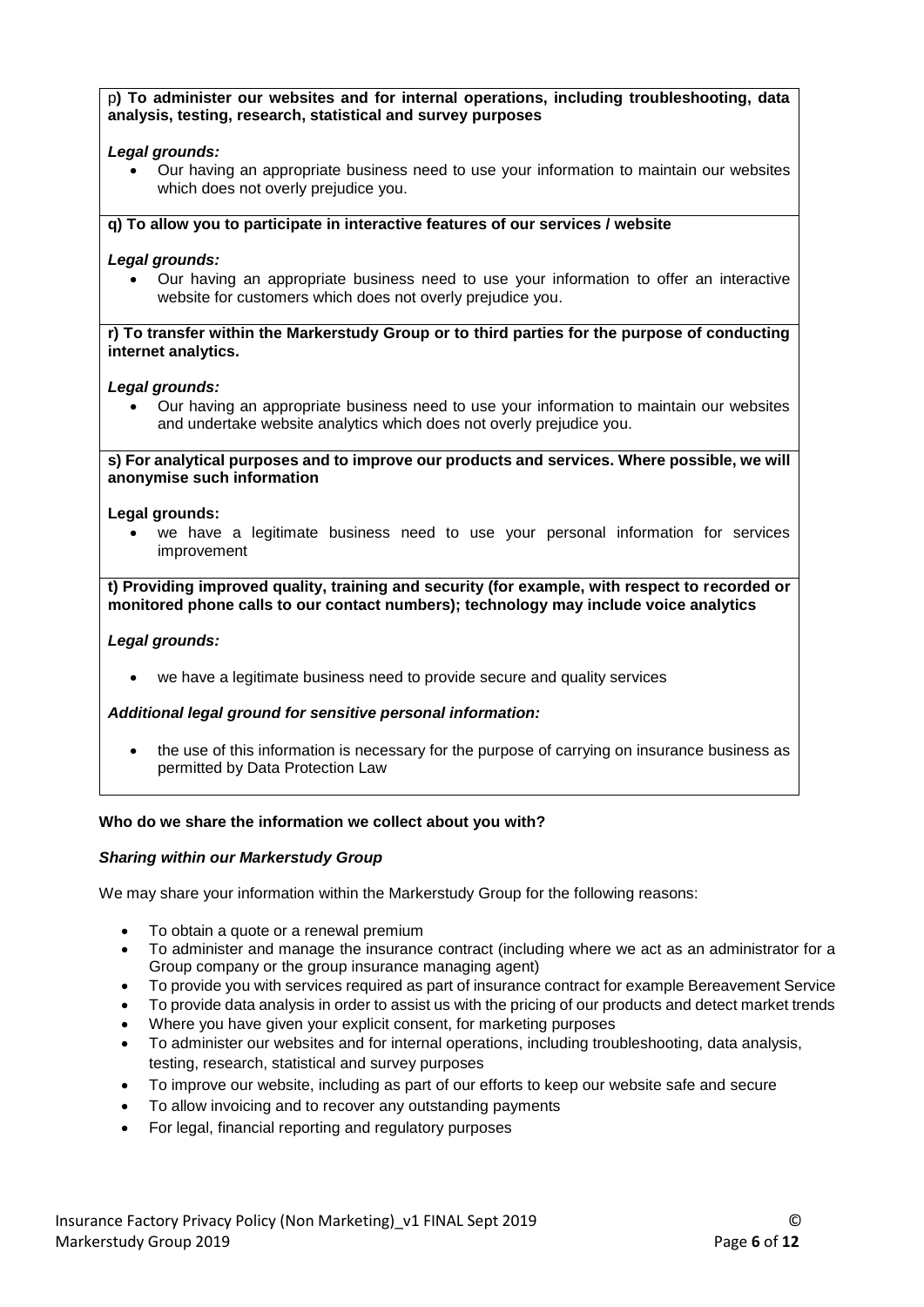# *Sharing with third parties*

We may also share your information with selected third parties, in order to offer services to you or to perform any necessary functions on our behalf. This may include:

- Your relatives, executor or guardians (on your behalf where you are incapacitated or unable)
- Where you have named an alternative contact (such as a relative) to speak with us on your behalf. Once you have told us your alternative contact, this person will be able to discuss all aspects of your policy (including claims and cancellation) with us and make changes on your behalf.
- Clients who have engaged us to provide insurance administration services
- Our insurance partners such other insurers, reinsurers or other companies who act as insurance distributors
- Other third parties who assist in the administration of insurance policies such as another Insurance Company if there has been an accident which requires a claim to or from that Insurance Company
- Other third parties you have asked us to engage with
- Overseas assistance companies
- Vets and other medical professionals
- Business partners
	- $\circ$  Software Providers; who provide the technical infrastructure to allow us to provide your quote, policy and claim administration
	- $\circ$  Aggregators (when you have used their website to obtain our quote): to verify the policies obtained through their sites
	- o Clients: for whom we provide insurance policy and administration
	- $\circ$  Companies you have agreed may receive your information to allow you to enter into a contract with them (for example, reward schemes or claims management companies)
- **Suppliers** 
	- o Companies engaged by us to provide contracted services For example,
		- Printing of invoices and policy documents
		- To allow us to record our incoming and outgoing calls with you
	- $\circ$  Companies engaged by us to provide aspects of our communications with you (for example, web hosting, online chat provider),
- Credit reference agencies
- Debt collectors
- Finance Providers
- Enquiry Agents/ Counter Fraud Investigators and fraud databases
- Survey companies
- Data analytics advisors

#### *Claims Checks*

If necessary, we may also have to investigate your current and historic claims in the course of administering a claim you have made under your policy with us.

#### **Credit reference checks**

In order to process your application, we may perform credit and identity checks on you with one or more credit reference agencies ("CRAs").

To do this, we will supply your personal information to CRAs and they will give us information about you. This will include information from your credit application and about your financial situation and financial history. CRAs will supply to us both public (including the electoral register) and shared credit, financial situation and financial history information and fraud prevention information.

We will use this information to:

- Assess your creditworthiness and whether you can afford to take the product;
- Verify the accuracy of the data you have provided to us;
- Prevent criminal activity, fraud and money laundering;
- Manage your account(s);
- Trace and recover debts; and
- Ensure any offers provided to you are appropriate to your circumstances.

Insurance Factory Privacy Policy (Non Marketing)\_v1 FINAL Sept 2019 © Markerstudy Group 2019 Page **7** of **12**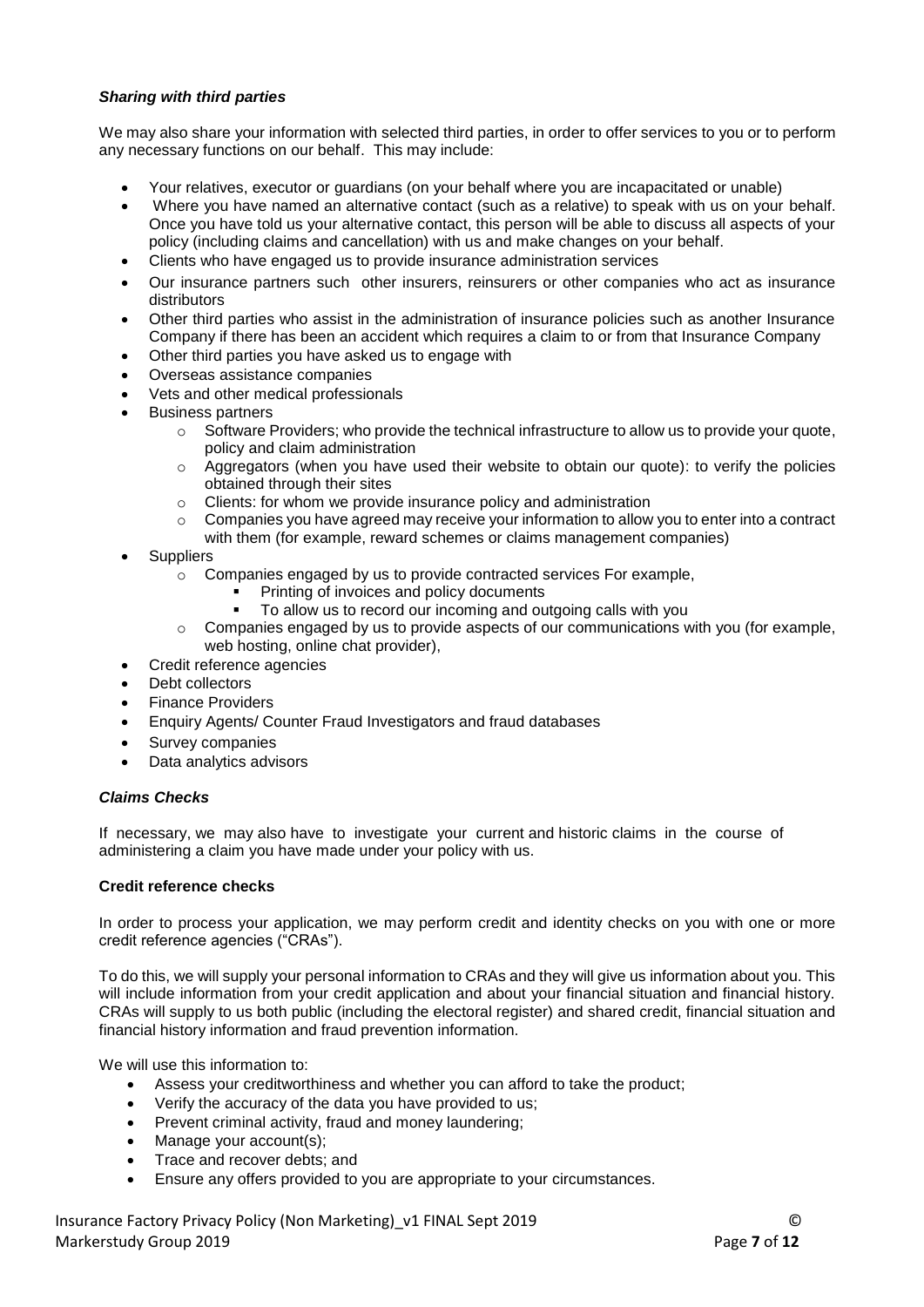We will continue to exchange information about you with CRAs while you have a relationship with us. We will also inform the CRAs about your settled accounts. If you borrow and do not repay in full and on time, CRAs will record the outstanding debt. This information may be supplied to other organizations by CRAs.

When CRAs receive a search from us they will place a search footprint on your credit file that may be seen by other lenders.

If you are making a joint application, or tell us that you have a spouse or financial associate, we will link your records together, so you should make sure you discuss this with them, and share with them this information, before lodging the application. CRAs will also link your records together and these links will remain on your and their files until such time as you or your partner successfully files for a disassociation with the CRAs to break that link.

The identities of the CRAs, their role also as fraud prevention agencies, the data they hold, the ways in which they use and share personal information, data retention periods and your data protection rights with the CRAs are explained in more detail at https://www.transunion.co.uk/crain. CRAIN is also accessible from each of the three CRAs – clicking on any of these three links will also take you to the same CRAIN document:

Call Credit: [www.callcredit.co.uk/crain](http://www.callcredit.co.uk/crain)

Equifax: [www.equifax.co.uk/crain](http://www.equifax.co.uk/crain)

Experian: [www.experian.co.uk/crain](http://www.experian.co.uk/crain)

#### **Fraud prevention and detection**

In order to prevent and detect fraud we may, at any time share information about you with our other group companies and with third party fraud detection databases. If false or inaccurate information is provided and fraud is identified details will be passed to fraud prevention agencies. Law enforcement agencies may access and use this information.

We and other organisations may also access and use this information to prevent fraud and money laundering, for example, when:

- checking details on applications for credit and credit related or other facilities
- managing credit and credit related accounts or facilities
- recovering debt
- checking details on proposals and claims for all types of Insurance

Disclosure of your personal information to a third party outside of the Markerstudy Group will only be made where the third party has agreed to keep your information strictly confidential and shall only be used for the specific purpose for which we provide it to them.

We may also share your information with:

- Search engine operators who can assist us in the improvement of our website.
- Prospective buyers, in the event that we sell any business or assets.
- Regulators and other authorised bodies, whenever we are required to do so by law.
- we believe that such disclosure is necessary in order to assist in the prevention or detection of any criminal action (including fraud) or is otherwise in the overriding public interest.

#### **What is our approach to sending information overseas?**

We may send your data outside the European Economic Area (EEA) if we are required to do so for a joint data controller (for example if an insurer is based overseas).

We seek to ensure that data which is processed on our behalf as data controller is retained within the EEA but this is sometimes difficult (for example a UK supplier may have a server based outside of the EEA).

If we make a transfer of your personal information outside of the EEA we will take the required steps to ensure that your personal information is protected. Such steps may include placing the party we are transferring information to under contractual obligations to protect it to adequate standards.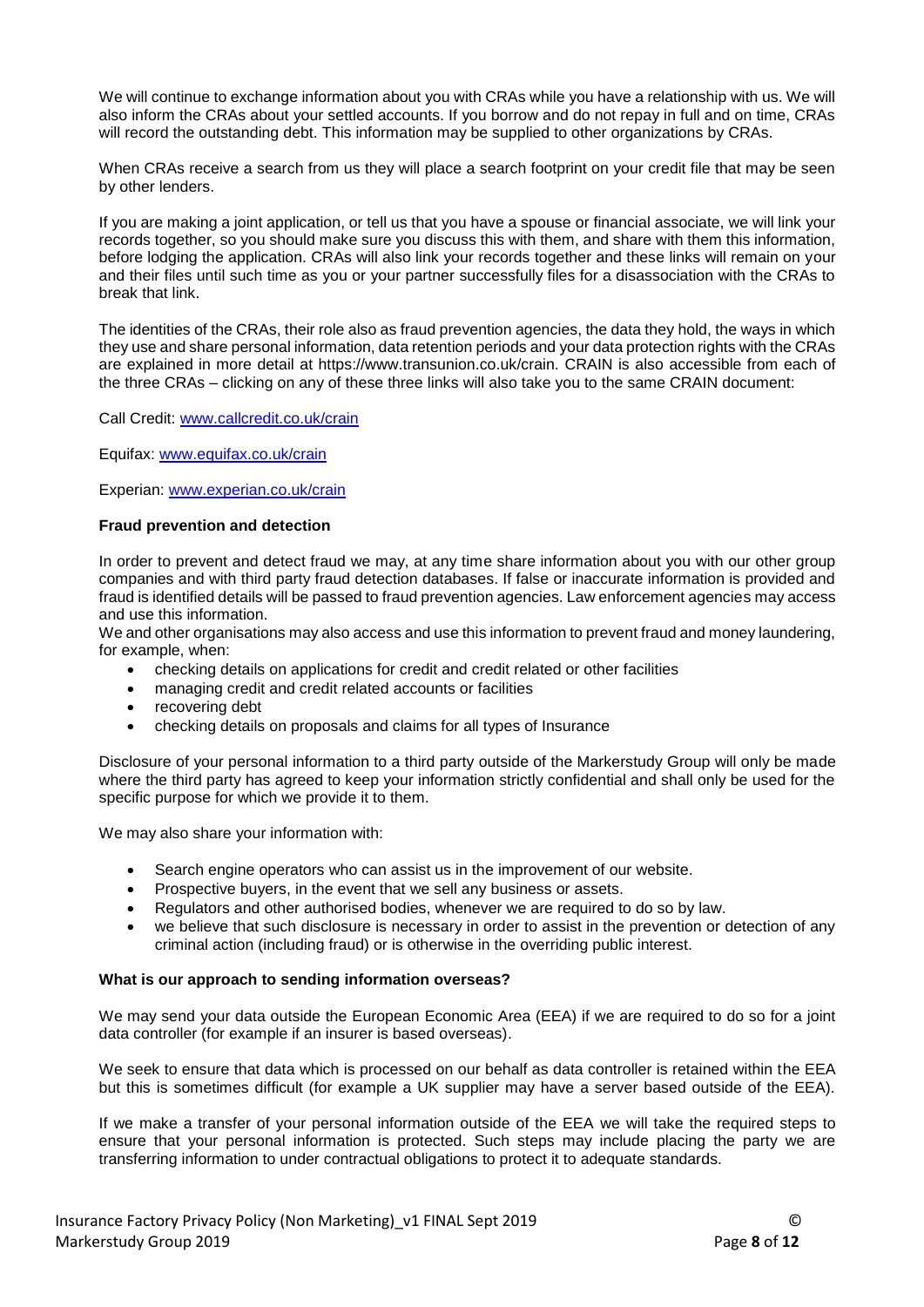### **How long do we keep personal information for?**

We will only keep your personal information for as long as reasonably necessary to fulfil the relevant purposes set out in this Privacy Policy and in order to comply with our contractual, legal and regulatory obligations.

We have implemented a Document Retention Policy which records of details how long various types of information should be retained. The Policy is reviewed on a regular basis to ensure that it aligns to current legal and regulatory requirements. The retention periods vary depending upon the circumstances of an individual matter but in general our retention periods for customer facing documentation can be set out as follows

| Quote Information       | 13 months                                        |
|-------------------------|--------------------------------------------------|
| <b>Policy Documents</b> | 7 years from cancellation of policy              |
| <b>Claims Documents</b> | 7 years from date of last settlement /order      |
| Complaints              | 3 years from the complaint being resolved or the |
|                         | policy retention period whichever is the longer  |

If you would like further information regarding the periods for which your personal information will be stored, please see the contact details outlined in the "How to Contact Us" section below.

#### **Automated decision making**

Some of our decisions are made automatically by inputting your personal information into a system or computer and the decision is calculated using certain automatic processes rather than our employees making those decisions. We may make automated decisions in the following situations:

#### Fraud prevention

We use computers to automatically run fraud and money-laundering checks which helps us to decide:

- whether someone might pose a fraud or money-laundering risk
- whether their behaviour is similar to that of known fraudsters or money launderers
- is inconsistent with information we already have about them
- if we think they are hiding their true identity

#### Approving your application

We may use scoring methods to assess and approve or decline your application, to verify your identity and determine finance charges, for example;

Examples of information used by our systems to do this include: your age, your postcode, your driving history. If you do not consent to us processing this information in this way, we may be unable to assess your application or offer you cover.

We use individual credit information about you provided to us by third parties in order to assess your suitability for insurance, the price offered to you and method of payment. The information used to assess your insurance risk includes: verification of your residence at address via bills and electoral roll, historic payment behaviour on financial products, prior insolvency and any prior county court judgements. If we are unable to validate your residence at the insured address or consider your historic payment behaviour with creditors to be significantly adverse we may vary our payment method or we may have to decline to offer you a price for your insurance risk.

#### Auto Renewal

Where you have elected to pay by direct debit your policy will be auto renewed. You have the right to opt out of auto renewal at any point.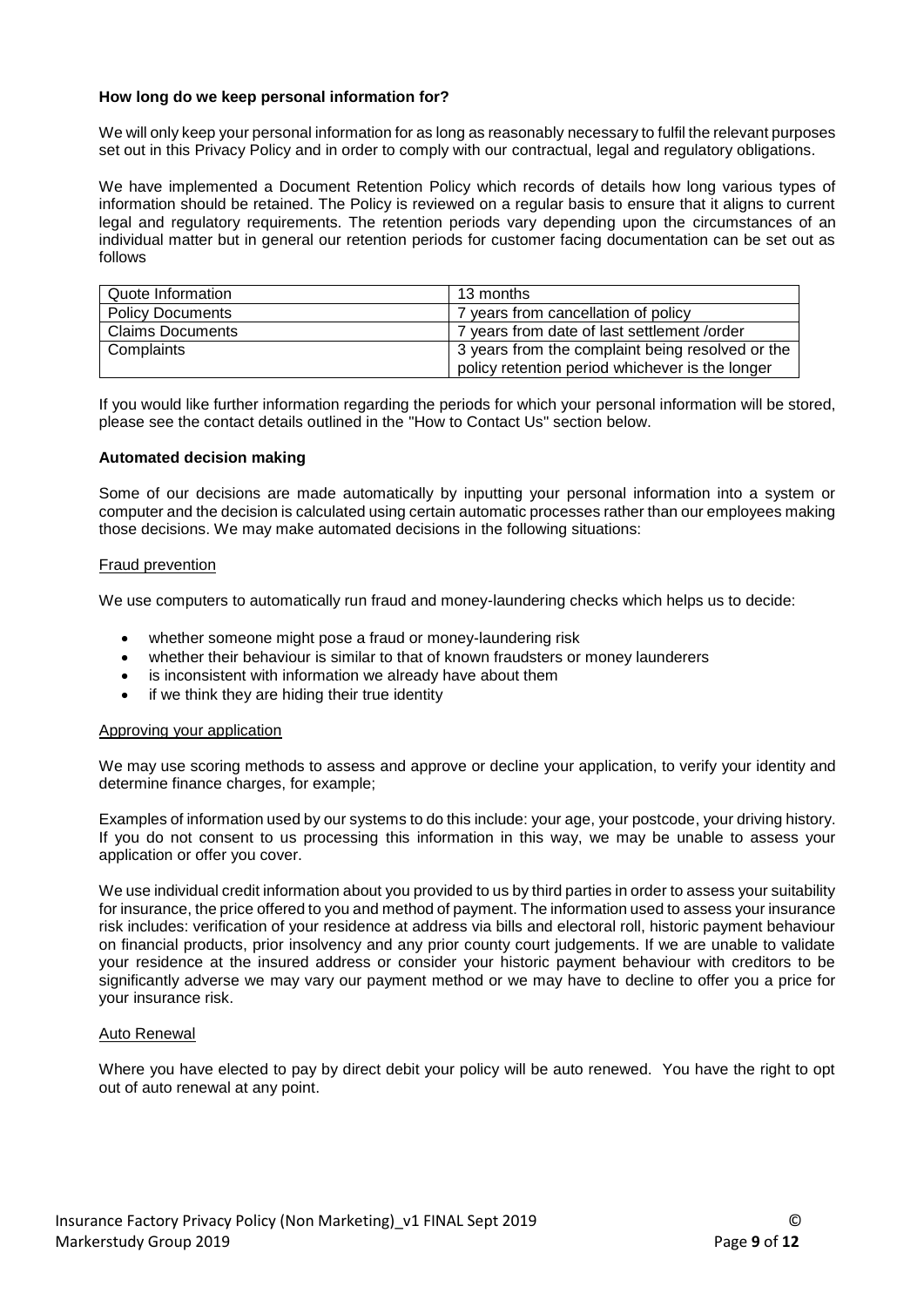### **What marketing activities do we carry out?**

We do not actively market our products and services to you. Please note that our clients may market to you for their products and services. Please refer to their privacy policy.

### **Your rights**

Under data protection law you have certain rights in relation to the personal information that we hold about you. You may exercise these rights at any time by contacting us using the details set out in the "How to Contact Us" section of this Privacy Policy.

Please note:

- In some cases we may not be able to comply with your request (e.g. we might not be able to delete your data) for reasons such as our own obligations to comply with contractual, legal or regulatory requirements. However, we will always respond to any request you make and if we can't comply with your request, we will tell you why.
- In some circumstances exercising some of these rights (including the right to erasure, the right to restriction of processing) will mean we are unable to continue providing you with cover under the policy and may therefore result in the cancellation of the policy. You will therefore lose the right to bring any claim or receive any benefit under the policy, including in relation to any event that occurred before you exercised your right of erasure, if our ability to handle the claim has been prejudiced. Your policy terms and conditions set out what will happen in the event your policy is cancelled. For some policies no refunds will be payable on cancellation, for other products a refund may be payable.

#### **The right to access your personal information**

You have the right to access a copy of the personal information we hold about you and certain details of how we use it. There will not usually be a charge for dealing with these requests.

#### **The right to rectification**

We take reasonable steps to ensure that the personal information we hold about you is accurate and up to date. However, if you do not believe this is the case, you can ask us to update or amend it.

#### **The right to erasure**

In certain circumstances, you may ask us to erase your personal information.

#### **The right to restriction of processing**

In certain circumstances, you are entitled to ask us to stop using your personal information.

### **The right to data portability**

In certain circumstances, you have the right to ask that we transfer any personal information that you have provided to us to another third party of your choice.

### **The right to object to marketing**

Not applicable as we do not market to you

#### **The right not to be subject to automated decision-making (including profiling)**

You have a right not to be subject to automated decision-making (as described above) and where automated decision-making used in the assessment of your application or fraud prevention, you can contact us to request that any declined decision is reconsidered. If you want to opt out of automatic decision-making, let us know, although in some circumstances it may mean we can't offer you a quote or policy as some automated decisions are necessary to provide your insurance policy.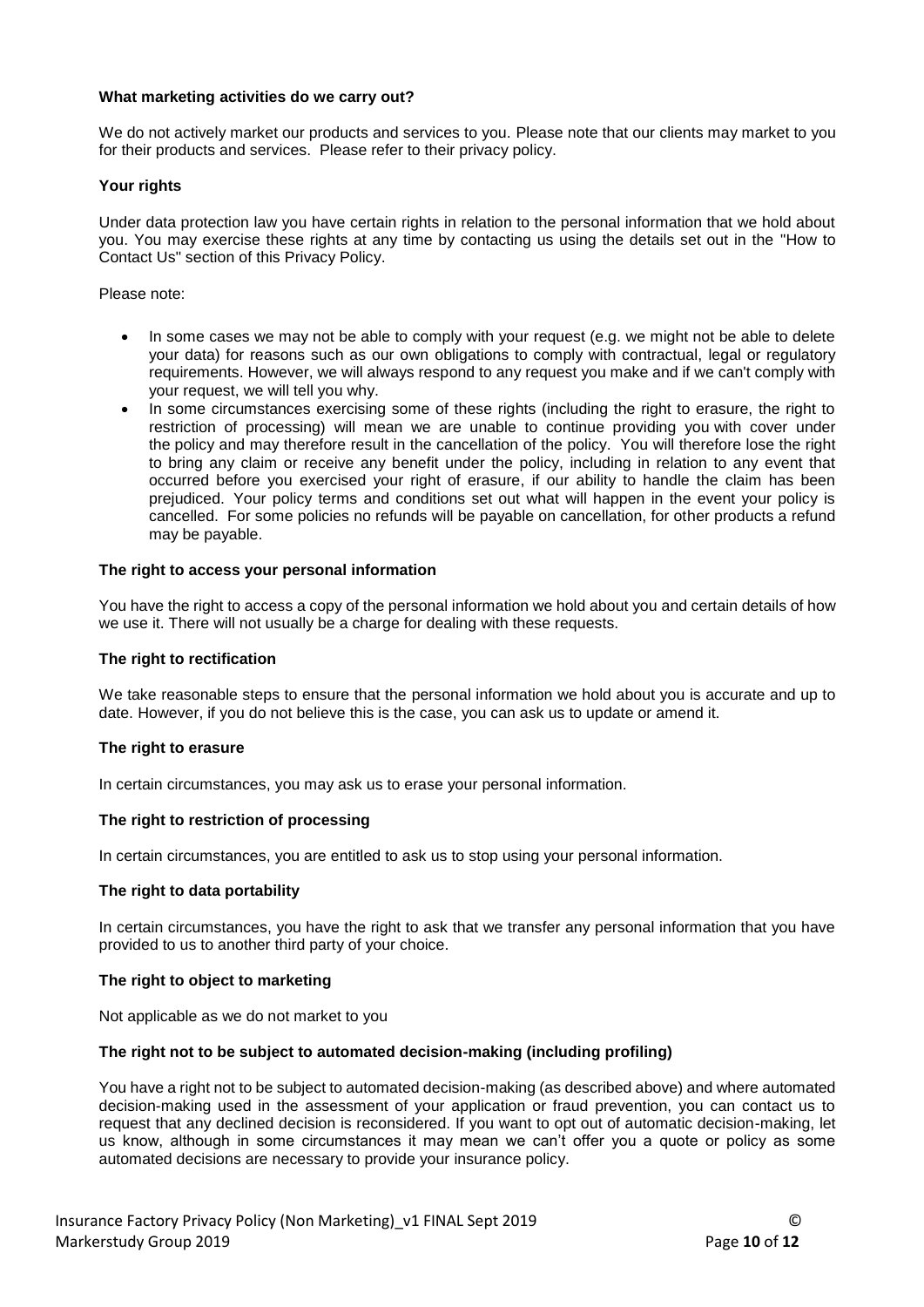### **The right to withdraw consent**

For certain uses of your personal information, we will ask for your consent. Where we do this, you have the right to withdraw your consent to further use of your personal information.

### **The right to lodge a complaint with the ICO**

You have a right to complain to the Information Commissioner's Office (ICO) if you believe that any use of your personal information by us is in breach of applicable data protection laws and regulations.

More information can be found on the ICO's website at: [www.ico.org.uk/concerns.](http://www.ico.org.uk/concerns)

Making a complaint will not affect any other legal rights or remedies that you have.

#### **How we protect your information**

We want you to have confidence in how we use and hold your data. We know that to achieve this we must preserve the security and confidentiality of your personal information. We have therefore developed a range of organisational, procedural and technical security measures designed to protect your personal information from unauthorized use or disclosure. Examples of some of these measures include:

- User and privileged account management including appropriate policies for password complexity, length and history.
- Auditing of system users and administrators.
- Regular backup schedules and disaster recovery environment for key systems and services.
- Secure file transfer methods are used to encrypt data.
- Usage of data loss prevention tools within the Group.
- Data breach detection: Security tools in place to detect unusual or abnormal activity.
- Data breach investigation: Audit and logging tools used to investigate any potential or reported breaches.
- Data breach response: A plan that pulls together our compliance, legal and IT security teams to ensure rapid assessment and mitigation of data breaches

#### **Changes to our Privacy Policy**

We keep our Privacy Policy under review and it is updated periodically. For example, those changes may be due to government regulation, new technologies, or other developments in data protection laws or privacy generally. You should check our website periodically to view the most up-to-date Privacy Policy.

This Privacy Policy was last updated on: 25<sup>th</sup> September 2019

#### **How to Contact Us**

Please contact us if you have any questions about our Privacy Policy or to exercise any of your rights: Data Protection Officer, 45 Westerham Road, Sevenoaks, Kent TN13 2QB.

Or by email to [dataprotection@markerstudy.com](mailto:dataprotection@markerstudy.com)

Where you have made the request by electronic means, the information will be provided to you by electronic means where possible.

#### **Other websites**

Our website may contain links to other websites. This Privacy Policy only applies to our own website so when you link to other websites you should read their own privacy policies. If this policy conflicts with any written contract that we have with you then the written contract shall take precedence.